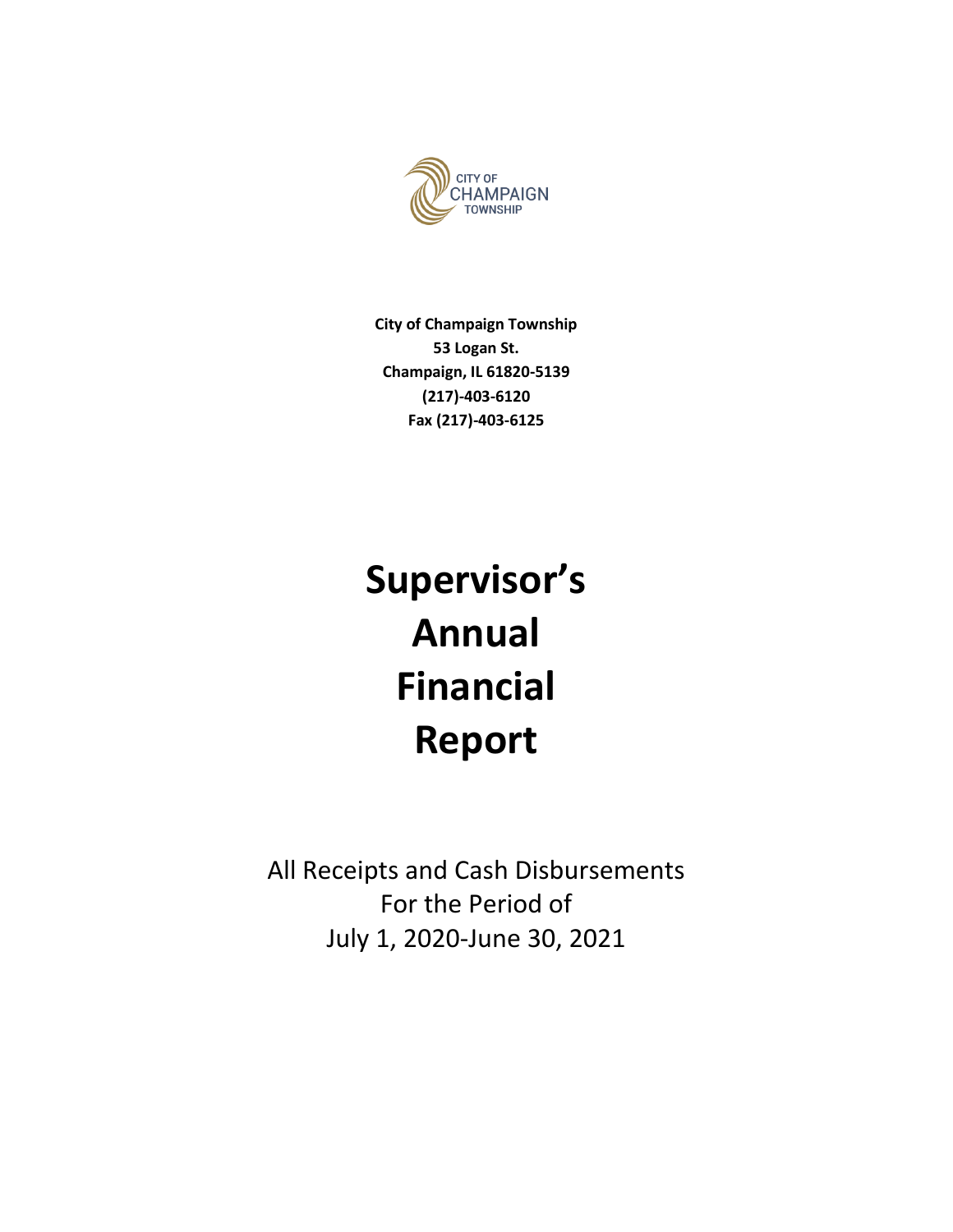### **GENERAL TOWN FUND**

| BEGINNING BALANCE AS OF JULY 1, 2020 |         |  |  |
|--------------------------------------|---------|--|--|
| Ş                                    | 574,268 |  |  |
|                                      |         |  |  |
|                                      |         |  |  |
|                                      |         |  |  |
| \$                                   | 582,837 |  |  |
| \$                                   | 54,215  |  |  |
| \$                                   | 135,124 |  |  |
| \$                                   | 393     |  |  |
| \$                                   | 26      |  |  |
|                                      | 772,595 |  |  |
|                                      |         |  |  |

#### **DISBURSEMENTS:**

## **ADMINISTRATION**

| <b>Salaries</b>                         | \$       | 202,410 |
|-----------------------------------------|----------|---------|
| Group Medical and Life Insurance        | \$       | 27,283  |
| Township IMRF/SURS Payments             | \$       | 31,047  |
| <b>Township FICA Payments</b>           |          | 14,650  |
| <b>Township SUI Payments</b>            |          | 1,473   |
| <b>Office Supplies</b>                  |          | 2,149   |
| <b>Activity Specific Supplies</b>       |          | 10,484  |
| <b>Motor Vehicle Fuel/Parts</b>         | ぐぐぐら     |         |
| <b>Small Tools and Equipment</b>        |          | 1,579   |
| <b>Professional Services</b>            |          | 55,015  |
| <b>Professional Memberships</b>         | \$\$\$   | 837     |
| <b>Professional Development</b>         |          | 255     |
| Misc. Contractual Services              |          | 27,787  |
| <b>Printing and Document Processing</b> | \$<br>\$ | 14,941  |
| <b>Disposal and Recycling Services</b>  |          | 2,504   |
| Postage and Express Charges             | \$       | 250     |
| <b>Insurance Premiums</b>               | ややみ やや   | 8,598   |
| Unit 4 SYEP/Youth Programs              |          | 779     |
| <b>Utilities</b>                        |          | 4,002   |
| Contingency                             |          |         |
| <b>Repair and Maint. Services</b>       |          | 929     |
| <b>News Gazette</b>                     |          |         |
| <b>TOTAL ADMINISTRATIVE</b>             | \$       | 406,972 |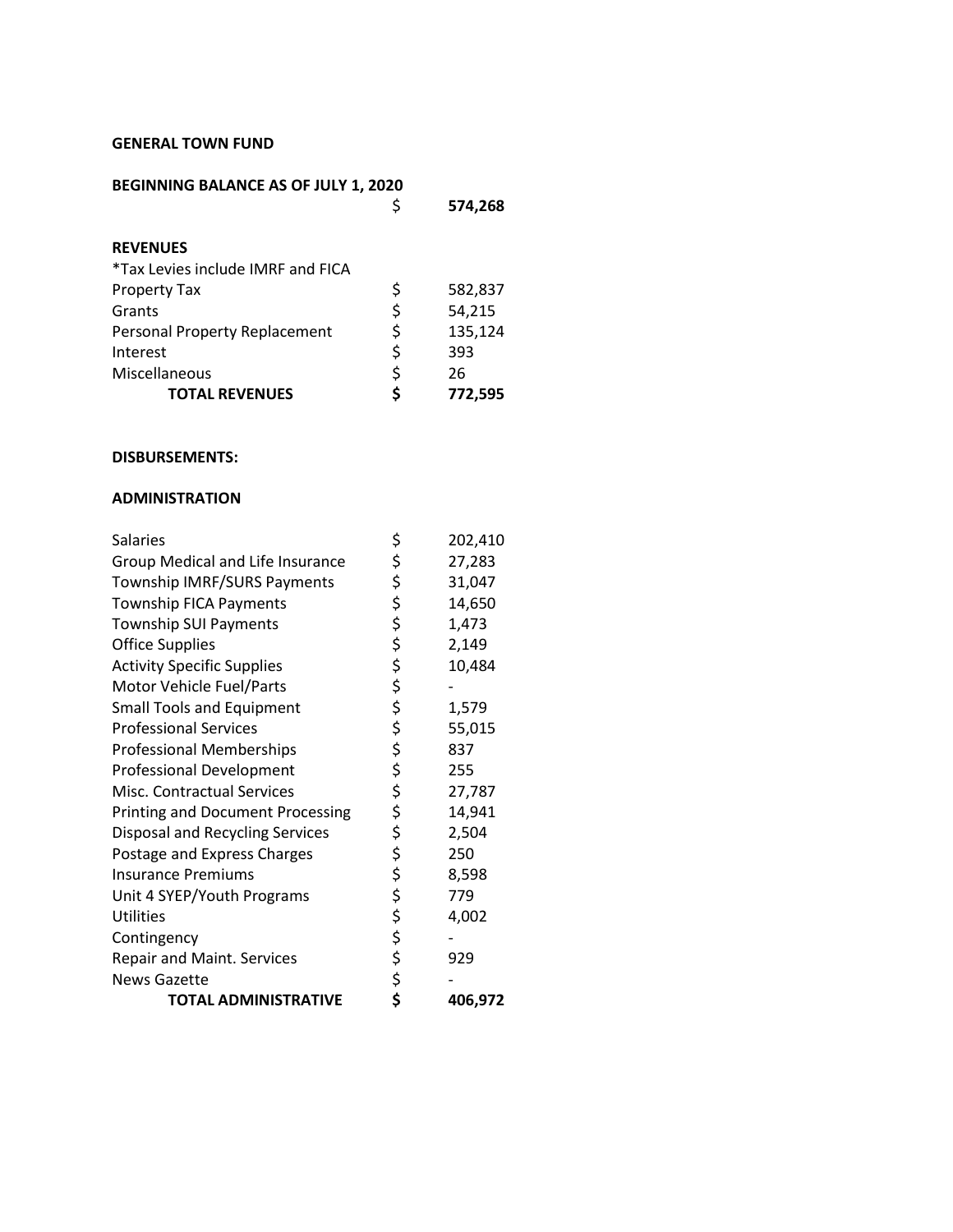# **ASSESSOR**

| <b>Salaries</b>                         | \$<br>210,467 |
|-----------------------------------------|---------------|
| Group Medical and Life Insurance        | \$<br>41,657  |
| Township IMRF/SURS Payments             | \$<br>33,054  |
| <b>Township FICA</b>                    | \$<br>14,704  |
| <b>Township SUI Payments</b>            | \$<br>1,342   |
| <b>Office Supplies</b>                  | \$<br>1,953   |
| <b>Motor Vehicle Parts</b>              | \$<br>414     |
| <b>Small Tools and Equipment</b>        | \$<br>1,707   |
| <b>Professional Services</b>            | \$            |
| <b>Professional Memberships</b>         | \$<br>1,907   |
| <b>Professional Development</b>         | \$<br>6,110   |
| <b>Misc. Contractual Services</b>       | \$<br>31,473  |
| <b>Printing and Document Processing</b> | \$<br>1,014   |
| Postage and Express Charges             | \$<br>2,327   |
| <b>Utilities</b>                        | \$<br>4,933   |
| <b>Repair and Maintenance Services</b>  | \$<br>305     |
| Contingency                             | \$            |
|                                         |               |

## **CAPITAL OUTLAY**

| Capital Outlay                                                                              | \$                   | 14,800                                 |
|---------------------------------------------------------------------------------------------|----------------------|----------------------------------------|
| <b>DEBT SERVICE</b><br><b>TOTAL CAPITAL OUTLAY</b><br><b>TOTAL ASSESSOR</b><br>TOTAL ADMIN. | \$<br>\$<br>\$<br>\$ | 26,693<br>14,800<br>353,367<br>406,972 |
| <b>TOTAL GEN. TOWN FUND</b>                                                                 | \$                   | 801,832                                |
| <b>FUND ENDING BALANCE</b>                                                                  | S                    | 545,031                                |